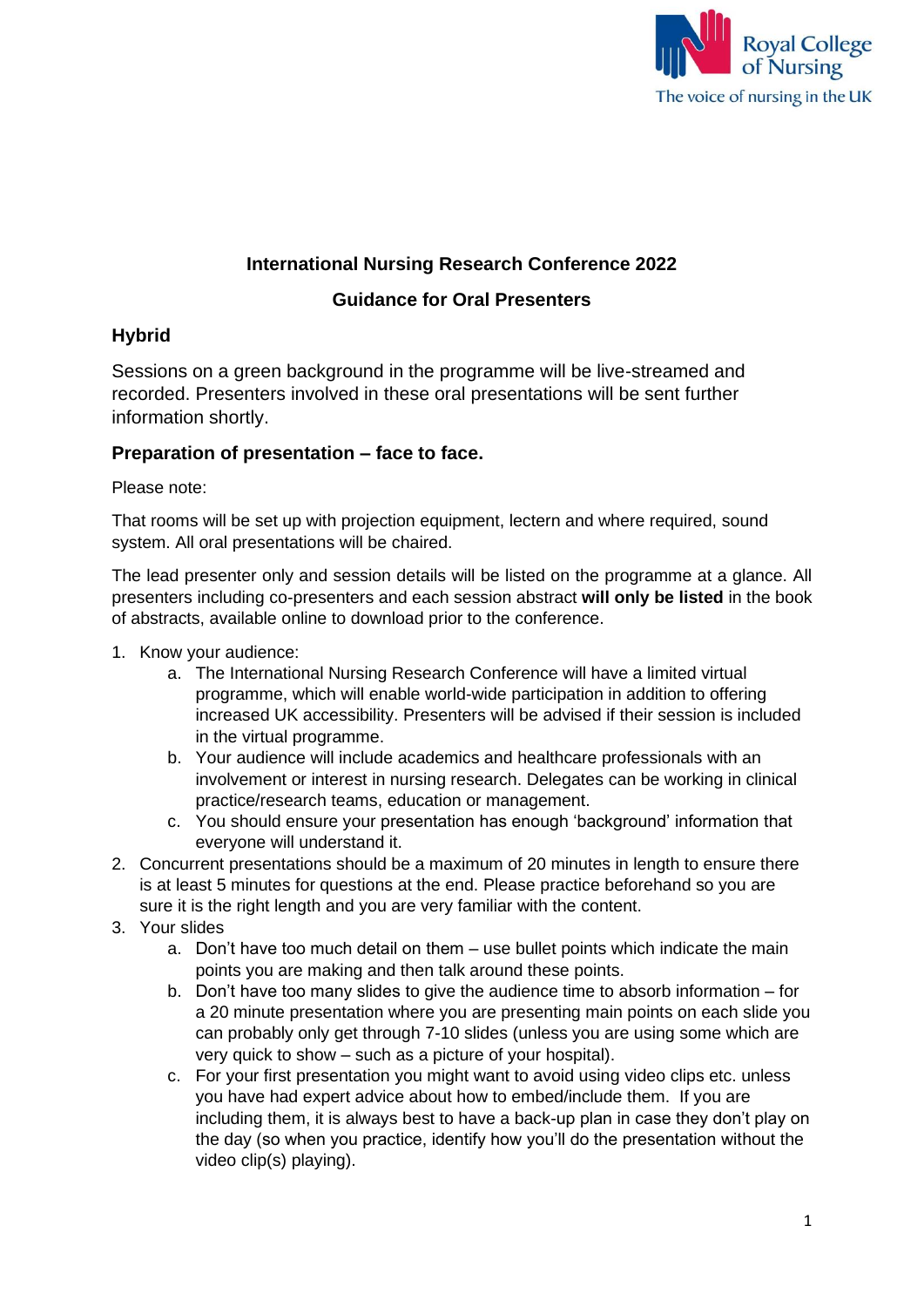

- d. Pictures and diagrams can 'liven up' a presentation and help illustrate the points you are making – make sure you are not infringing copyright if using pictures and take care that the detail can be seen if using graphs though.
- 4. Content of presentation this will vary slightly according to your topic, but some general points apply to most if not all:
	- a. Start by introducing what you will be talking about and include any explanation of terms which the audience may be unfamiliar with.
	- b. If you are talking about your service/workplace provide enough information at the beginning so that the audience can understand what you do (so for example – 'a 28 bedded ward of 4 six bedded bays and 4 single side rooms in a local hospital with 400 beds'.). Remember that overseas nurses may not understand how the NHS works, so this may need explaining depending on your topic.
	- c. Once you have established the context of what you are going to cover use the main part of the presentation to explain/discuss this. If you are talking about role or service development – provide enough detail so that the audience can determine whether what you are saying might be applicable for their own role/area.
	- d. At the end, summarise your main points and the learning you want to get across.
- 5. When you first complete your presentation, you might want to have very detailed notes to go with it, or even a script. However, as you practice and get familiar with the content, it's better to have some shorter notes to take to conference with you – reading out long notes during your presentation as this will be off putting for the audience. It may get tedious but the more you practice your presentation, the more familiar you will be with it and the more confident on the day.

### **Presenting at the conference**

- 1. Please provide a copy of your presentation on the day of your presentation, as soon as possible if you are presenting am on Day 1, or on the afternoon prior to your presentation if it is the following morning. The events team will direct you to the Speaker preparation room where the AV team will take your presentation from you to load and test any video clips etc are working – it is often best to bring copies on a USB/ memory stick and also to e-mail it to yourself in case the memory stick does not work (or save it to online storage such as Dropbox)
- 2. If you have notes to go with your presentation make sure you have more than one hard copy in case you lose one.
- 3. Ensure you arrive at the conference in plenty of time to enable you to check out where and when you are presenting and to drop off your presentation.
- 4. If you are presenting a session within a Concurrent stream go to the room before the stream starts, this will allow you to introduce yourself to the chair (and reassure them that you are around), and give you time to check your presentation has loaded correctly.
- 5. It is a good idea to stay in the room for the other presentations in your session stream, especially if you are second or last but this isn't mandatory.
- 6. Presenting:
	- a. Remember you know more about your topic than anyone else in the room be confident!
	- b. Switch your mobile off/to silent
	- c. Check at the beginning that people at the back can hear you